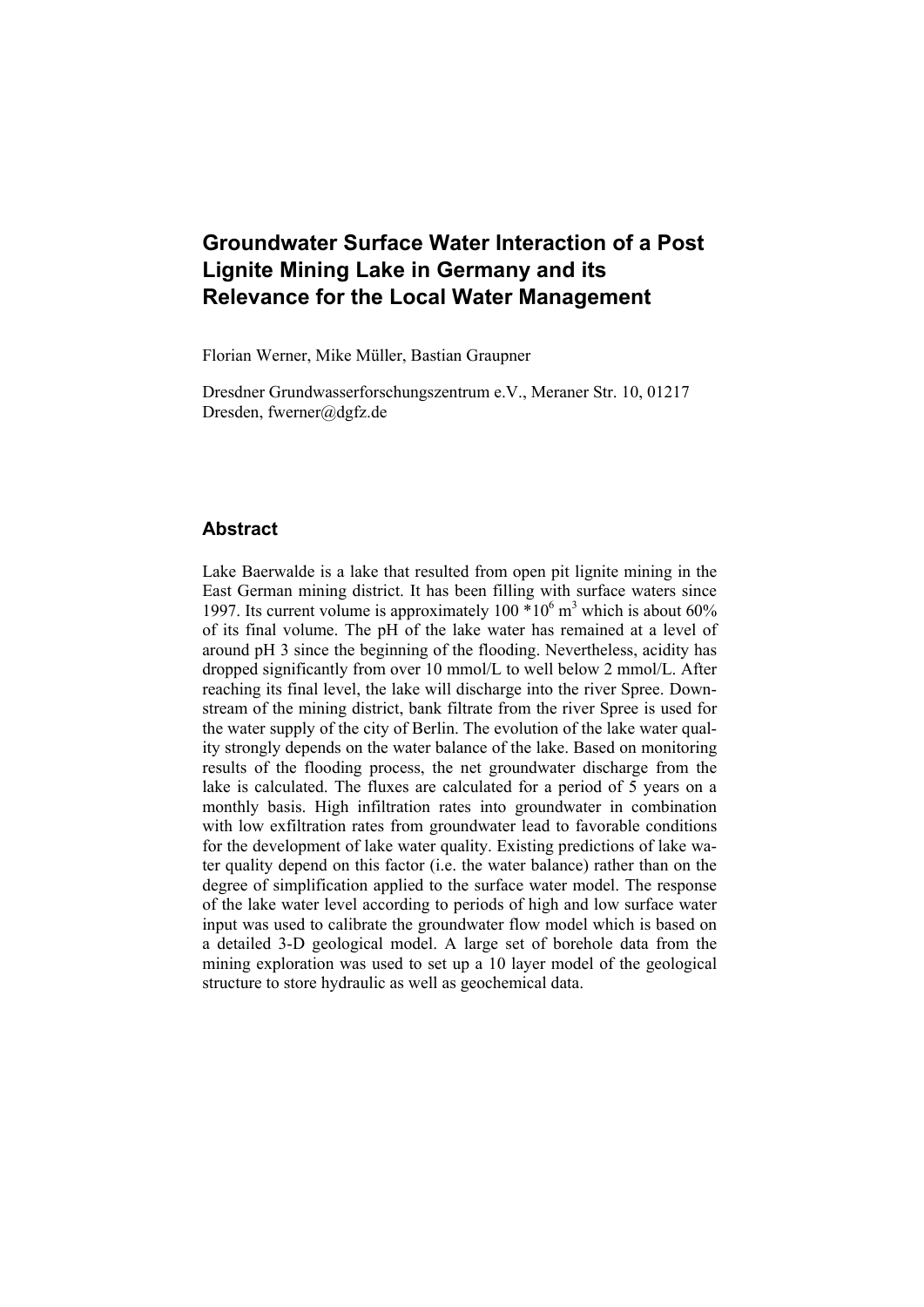#### **Introduction**

Lake Bärwalde is one of about 12 post mining lakes that are currently being established in the catchment of the river Spree. These lakes are interconnected with the river Spree or its tributaries to accelerate their filling, to improve their water quality and to control their water levels.

After Lake Bärwalde has reached its final lake level it will be the first (located most upstream) post mining lake in the course of the river Spree to contribute water to the river. This is planned to occur in 2005. The lake will serve as a reservoir to buffer high and low water levels of the river. This assigns Lake Bärwalde a high importance in the ongoing flooding process of the lakes located downstream. The availability of sufficient surface water is a major problem in the management of the flooding process. Water quality of these lakes is often dependent on the speed of filling, as high amounts of dissolved ions are leached from the banks of the lakes. Main pollutants are dissolved metals that release acidity and dissolved sulfate. The storage volume of Lake Bärwalde will be about  $24*10^6$  m<sup>3</sup>. A requirement for the operation of the reservoir is an acceptable water quality.

Due to the hydrological and geological conditions in this mining district, a strong interaction between groundwater and these lakes exists. The pre mining groundwater levels were very close to the ground surface. The hydraulic conductivity of the stratigraphic units covering the tertiary lignite seams is generally very high. The lakes are deep (up to 50 m) and large in extent (several square kilometers) cutting through a mainly vertical layered system. Acid mine drainage is a common problem in the area. Main sources of acidification are the artificial aquifers that consist of overburden material. Pollutants are released into the ground water and transported to the lakes or are directly leached from the banks of the lakes and streams.

#### **Water Budget of Lake Bärwalde**

The flooding of Lake Bärwalde is documented by the government owned Lausitz Mining Administration Company (LMBV) that is in charge of the rehabilitation of the post mining landscape. Lake and groundwater monitoring data were supplied to enable a research project that was conducted in the years 1999 to 2003 (DGFZ 2003). Figure 1 shows the input of surface water into the lake and the rise of the water level. During the period of 5 years from January 1998 to December 2002 a river water volume of 161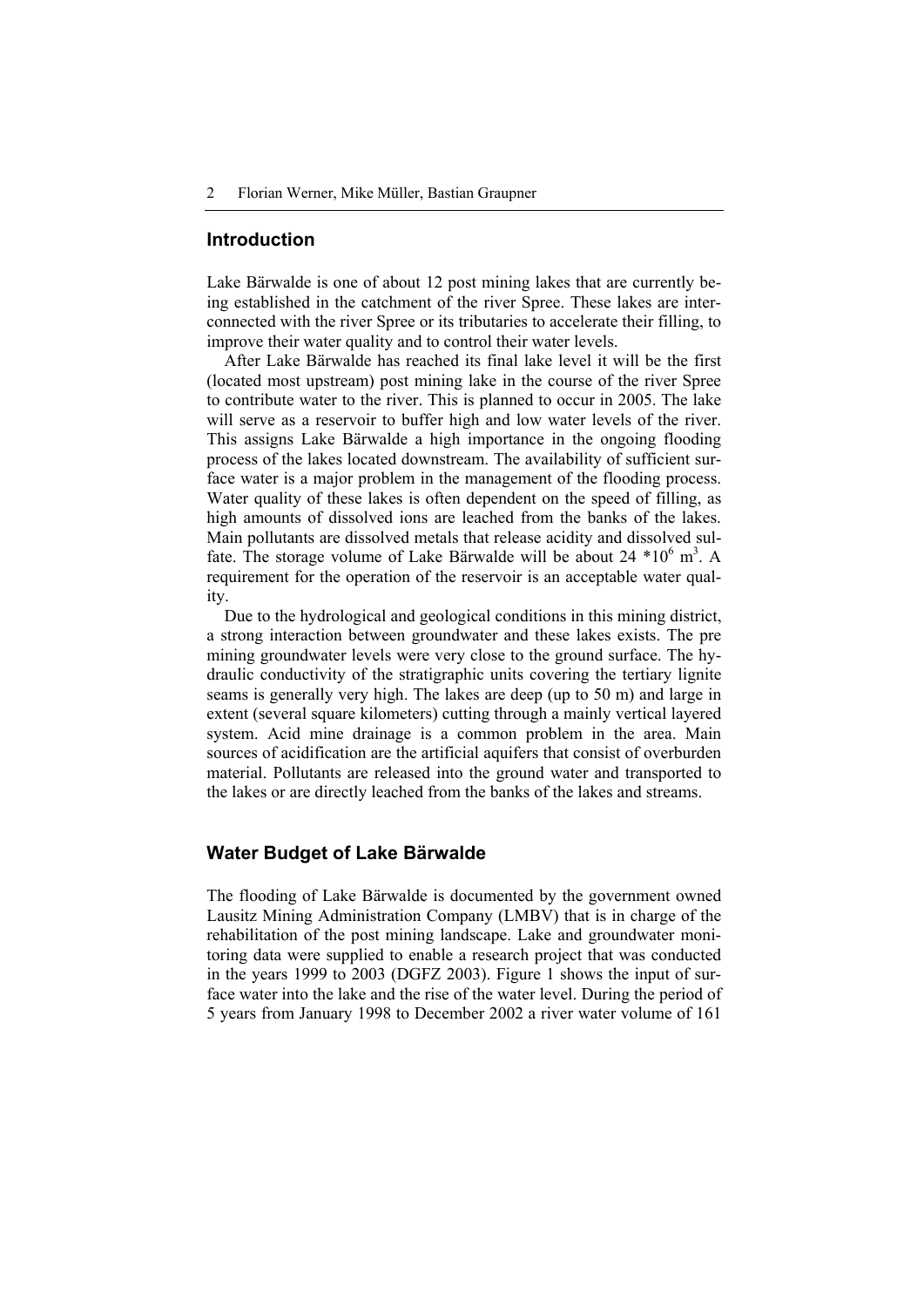$*10<sup>6</sup>$  m<sup>3</sup> was put into the lake. That created a rise of the lake water level from 98.8 m above sea level (a.s.l.) to 119.9 m a.s.l..



**Fig. 1.** Water level, pH, acidity and surface water input for Lake Bärwalde



**Fig. 2.** Relation between lake level and lake volume/surface area

In the same time, pH remained more or less constant at about 3 whereas acidity dropped significantly from 9.7 mmol/L to 1.5 mmol/L. Figure 2 shows the functional relation between water level and lake volume/surface area (h-v-function) as calculated from the digital elevation data.

An increase in the lake volume of  $92.7 * 10<sup>6</sup>$  m<sup>3</sup> water for the 5 years period is derived from the h-v-function (Fig 2). The remaining  $68.37 * 10^{6}$  m<sup>3</sup> of water have not contributed to the increase in volume. To discuss the fate of this water, the components of the water balance will be analyzed. These are:

- surface water inflow
- surface water outflow
- groundwater inflow
- groundwater outflow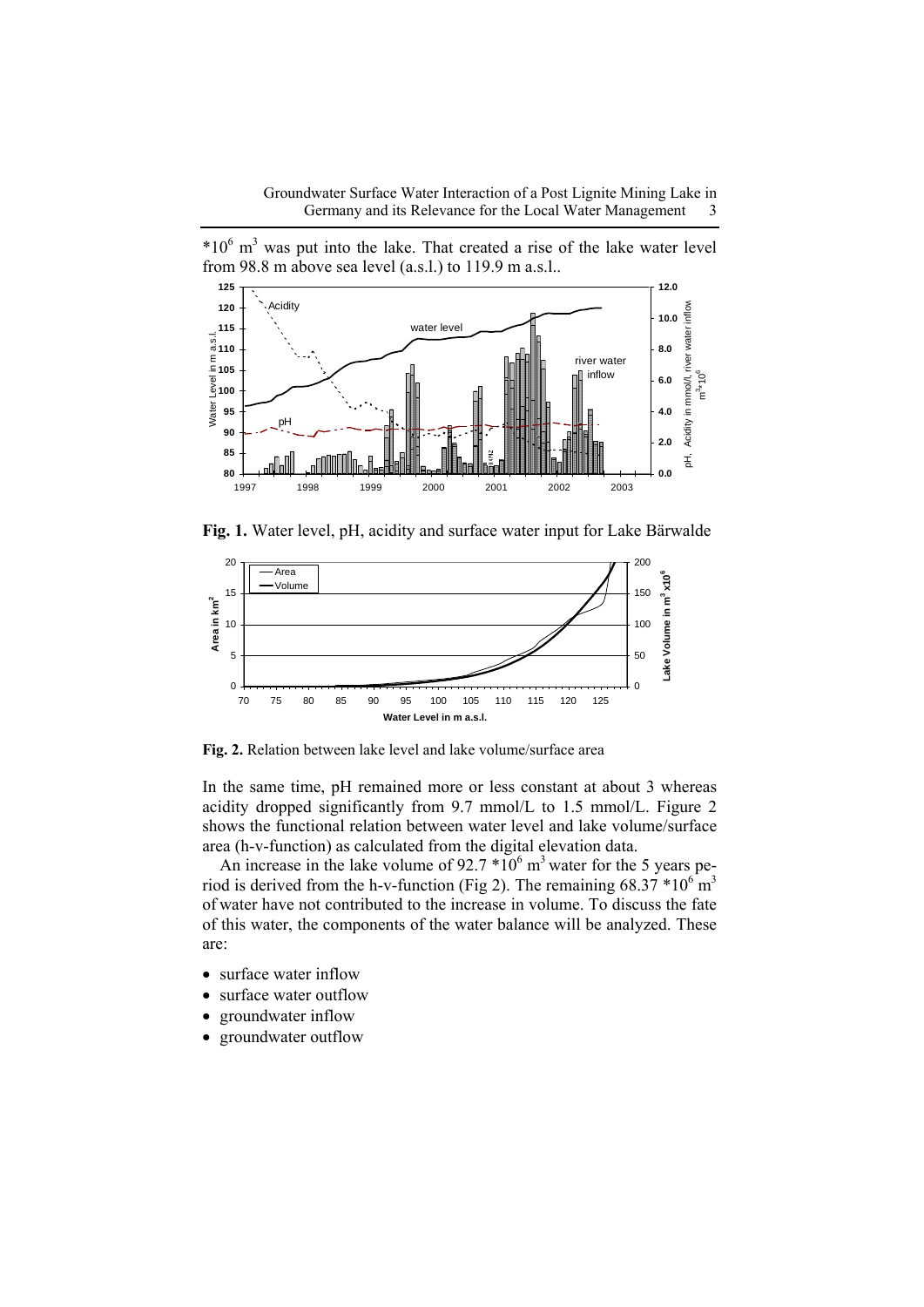- the difference between precipitation and evaporation
- the change in volume of the lake

**surface water inflow**. This part of the water balance can easily be taken from the monitoring data (Fig 1). As mentioned above, the value is  $161*10<sup>6</sup>$  m<sup>3</sup> for the period of 5 years.

**surface water outflow**. Until the lake has reached a level of 125 m a.s.l. no surface water outflow can occur. It is zero for the period from 1999 to 2002.

**groundwater inflow**. The time dependant magnitude of the groundwater inflow was calculated in two independent groundwater modeling studies. Both calculations match fairly well, yielding an inflow of about 0.1 to 0.2  $\text{m}^3$ /s. For the period of 5 years from DGFZ (2003) the value of 32.7  $*10^6$  $m<sup>3</sup>$  is used.

**groundwater outflow**. This part of the water budget is treated as the unknown for which the budget is to be solved.

**The difference between precipitation and evaporation**. The gain or loss from open water bodies due to the climatic conditions is dependant on the water depth and shows a seasonal variation. For the purpose of comparing the single parts of the budget a mean annual precipitation of 628 mm and an evaporation of 701 mm was extracted from the seasonal data. For the period of 5 years, this sums up to a net loss of 2.3  $*10^6$  m<sup>3</sup>

**The change in volume of the lake**. This part of the water balance can again easily be extracted from the monitoring data (Fig 2). The error that is created by small variations in the water level due to wind is large for small time steps. For the period of 5 years this error is small. The change in volume is  $92.7 * 10^6$  m<sup>3</sup>.

From these values the groundwater outflow may be calculated to be 161-  $0+32.7-2.3-92.7 = 98.7 *10<sup>6</sup>$  m<sup>3</sup> for the period of 5 years. This corresponds to an outflow rate of  $0.62 \text{ m}^3/\text{s}$ .

The groundwater budget is calculated by outflow - inflow (98.7 - 32.7  $*10^6$ ) m<sup>3</sup>) to be 66  $*10^6$  m<sup>3</sup> for the period of 5 years, or 13.2  $*10^6$  m<sup>3</sup>/year. The groundwater cone of depression that had been created by mining was decreased with this water. Figure 3 depicts the discussed parts of the water balance.

The outflow from the lake into groundwater is replenished by river water. Subsequently, more alkalinity can be imported into the lake by flooding in the remaining time until the final lake level is reached and outflow is discharged in to the river.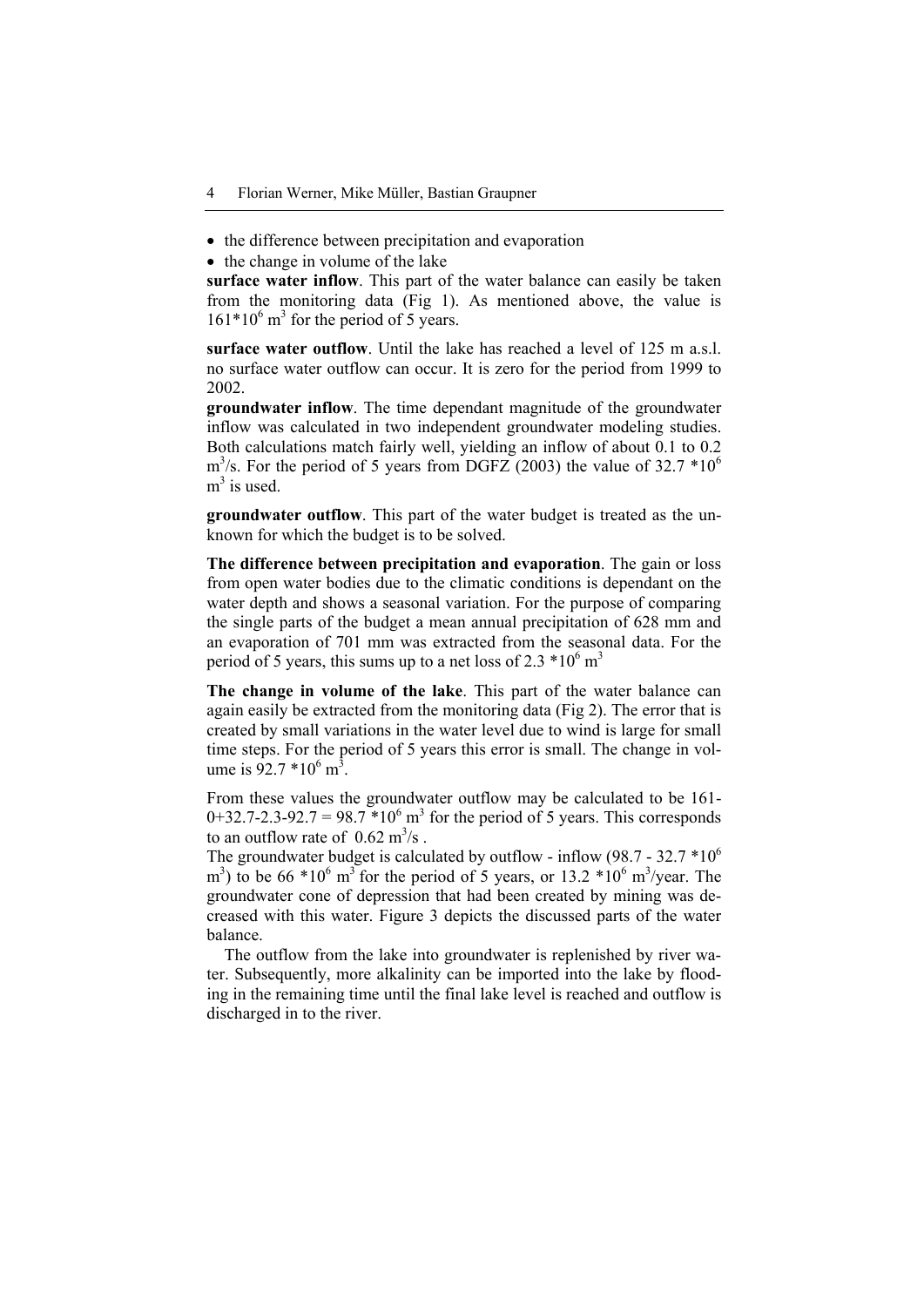Groundwater Surface Water Interaction of a Post Lignite Mining Lake in Germany and its Relevance for the Local Water Management 5



**Fig. 3**. Elements of the water budget for lake Bärwalde summing up the period of 5 years from 1998 to 2002

# **Lake Water Quality**

The water quality of Lake Bärwalde is characterized by acidification and high sulfide concentrations. The pH of the water was 3.2 in March 2003. A change in the acid content of the water is not expected to result in a change in pH until the acidity (titration acidity to the end point of 4.3) is approaching zero. The fact that acidity has dropped significantly can be seen in the monitoring data. In the beginning of the flooding, high surface water input caused the acidity in the lake to drop. Between April 2000 and October 2001 reduced surface water input caused the acidity of the lake to stagnate. River water with a mean alkalinity of 1.2 mmol/L was imported with a mean flux of  $0.89 \text{ m}^3\text{/s.}$ 



**Fig. 4**. Development of total iron and sulfate concentrations in Lake Bärwalde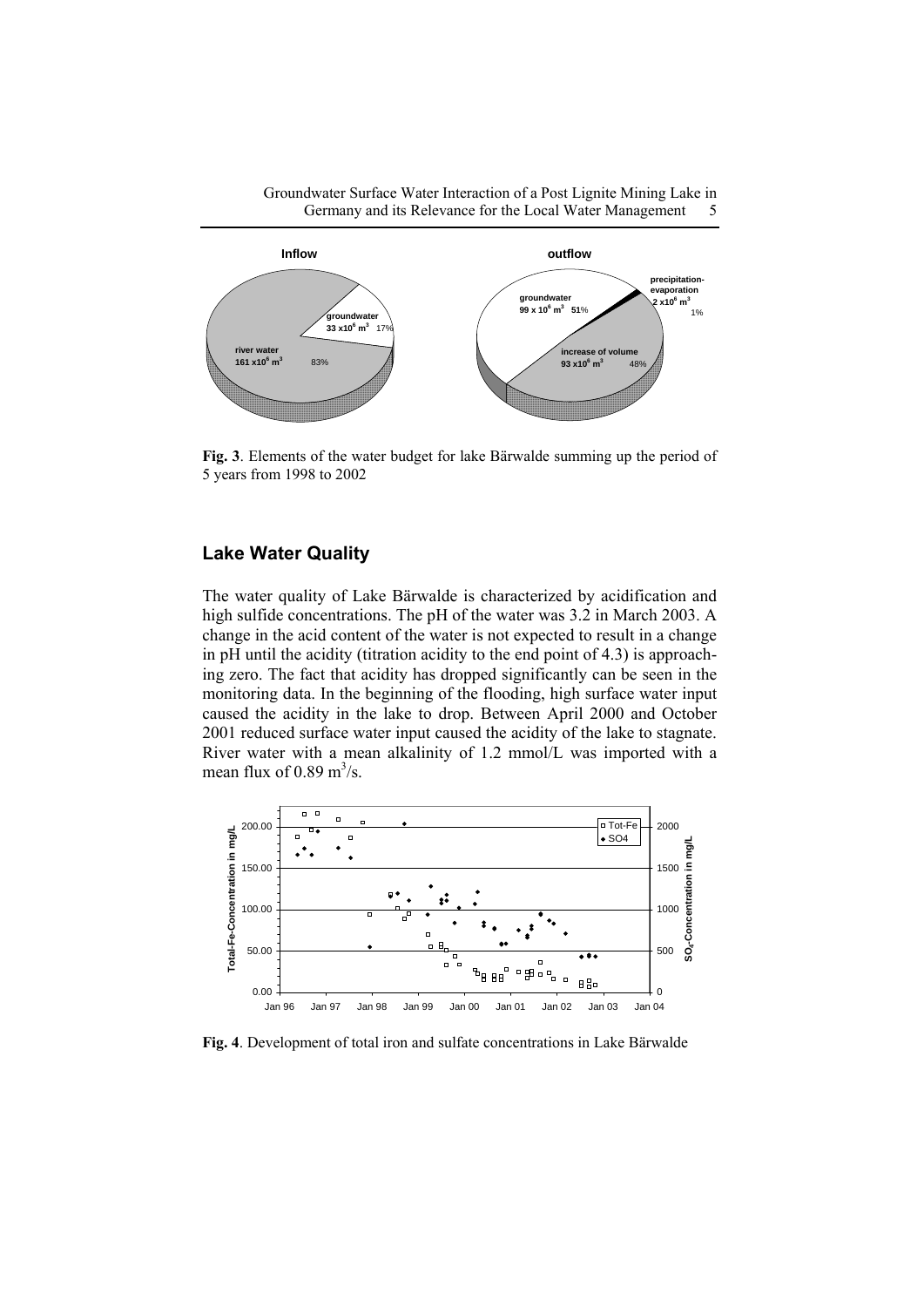From this stagnation, the acid flux that is received by the lake due to bank erosion/leaching can be estimated. This estimation from the monitoring data is an important method of checking modeling results for plausibility. Figure 4 shows the change of total iron and sulfate concentrations in the lake over time.

Total iron concentrations can be well correlated with acidity shown in Fig. 1. This is in good accordance with the fact that iron hydrolysis and precipitation is the main reason for acidification in the lake. Sulfate concentrations decreased over the monitoring period as a result of the surface water inflow, with mean sulfate concentrations of around 100 mg/L. Concentrations of main dissolved ions in the lake water are presented in Table 1.

**Table 1.** Representative concentrations of dissolved ions in lake water, inflowing groundwater and river water in 2001. Acidity and alkalinity is titrated to endpoint pH 4.3

|                 |        | Lake Bäwalde | river water | ground water |
|-----------------|--------|--------------|-------------|--------------|
|                 | units  |              |             |              |
| pH              |        | 2.9          | 7.3         | 6.2          |
| Acidity         | mmol/L | 2.4          |             |              |
| Alkalinity      | mmol/L |              | 1.2         |              |
| TIC             | $mg/L$ | 1.4          | 10          | 30           |
| Na              | mg/L   | 15.1         | 10          | 15           |
| K               | $mg/L$ | 5.0          | 6           | 14           |
| Ca              | mg/L   | 123          | 55          | 300          |
| Mg              | mg/L   | 29.5         | 8           | 100          |
| Fe              | mg/L   | 25           | 0.3         | 160          |
| Al              | mg/L   | 10.7         | 0.2         | 0.6          |
| SO <sub>4</sub> | $mg/L$ | 486          | 90          | 1200         |
| Cl              | mg/L   | 27           | 45          | 70           |

## **Water Quality Prediction**

At the end of the rehabilitation of the former mine, a lake that can be used as a reservoir will be established. To discharge water into a tributary of the river Spree the water quality must meet a standard set by authorities. The standard is defined by a pH-value between 6 and 9and maximum concentrations of total iron (3.0 mg/L), dissolved iron (1.0 mg/L), sulfate (250- 500 mg/L, depending on the receiving surface water), ammonia (1.5 mg/L), zinc  $(1.0 \text{ mg/L})$  and copper  $(0.04 \text{ mg/L})$ . A failure to meet these goals by the time the lake has been filled to its final level means that it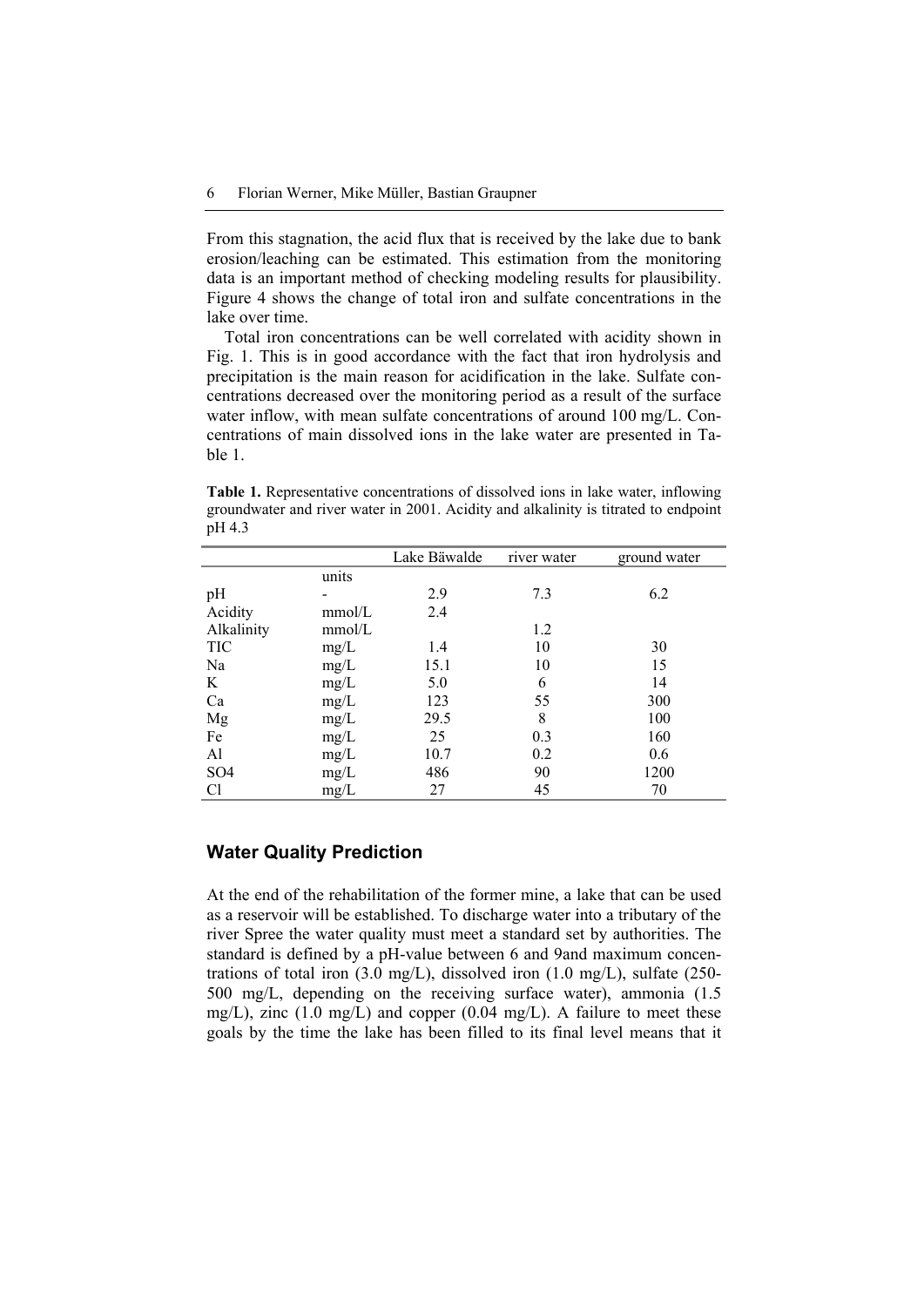cannot be operated as a reservoir and that the discharging water must be treated. If the reservoir cannot be operated, the flooding of other post mining lakes is strongly affected. The management of water distribution is dependent on a number of minimum water level and minimum water flux conditions for certain locations along the rivers, creeks and channels in the area. Predictions of the water quality of post mining lakes in the east Saxon area have been reported by Uhlmann (1995), Werner et. al 2001, Müller et.al (2002) and Müller (2004). They are regarded as a basic tool in the decision making of the water management. Similar methods were used in all studies following several steps:

- the estimation of the water balance of a lake for future hydraulic conditions
- assigning mass fluxes to the water fluxes based on representative sampling of the hydraulic fluxes
- the estimation of mass fluxes driven by the leaching of erosion transported soil material into the lakes
- simulating reactions in the surface waters. The main processes governing the chemical state of the water are the exchange of gases  $(O<sub>2</sub>$  and  $CO<sub>2</sub>$ ) between the atmosphere and the surface water and the oxidation, hydrolysis and precipitation of iron and aluminum.

Only one author (Müller 2003) has reported the application of a multidimensional model to simulate the hydrodynamics and reactions within a lake embedded in the prediction model. The other authors used 0 dimensional mixing cell models for the reactions in the lake.

## **Surface Water models**

The application of surface water models in the context of predicting the lake water quality of east Saxon post mining lakes is focussed on the simulation of chemical reactions. From the balance of the water and mass fluxes that flow in and out of the body of surface water, the total concentration of dissolved ions is known. As mentioned above, the main reactions are the heterogeneous reactions between the constituents of the water, the atmospheric gases and the (possible) solids that might precipitate. The application of 0-dimensional models on large lakes neglects the fact that these lakes may be stratified and thus may consist of two compartments with geochemically very different conditions. It is shown in Fig. 5, that in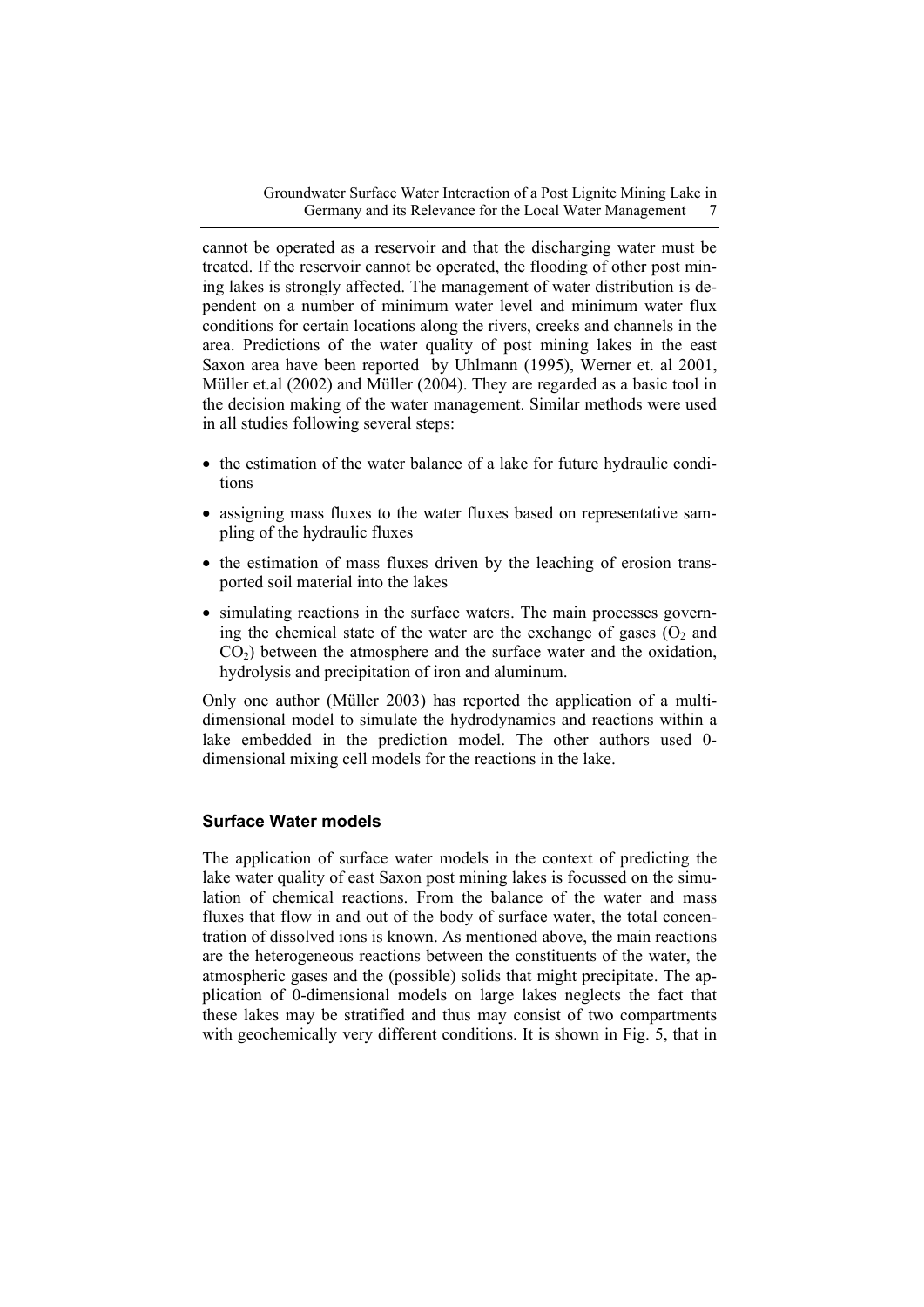the case of Lake Bärwalde a simulation using MODGLUE (Müller 2004) did not reveal significantly different water qualities for the two compartments (the epilimnion and the hypolimnion of the lake). A 0-dimensional model that is able to reflect mean redox conditions in a lake needs to rely on effective values for the partial pressures of the gases. These are problematic to predict. On the other hand, in the spatial distributed simulation the process of gas transfer at the surface and the hydrodynamic transport can be simulated based on the actual process.

Another important difference between the different modeling studies is the definition of the possible solids that are allowed for precipitation. This includes their stochiometric definition and the thermodynamic data to calculate saturation. The minerals ferrihydrite and schwertmannite, for example, exhibit different ion compositions and solubilities. The practical differences for a prediction result however appeared to be small when different modeling results for Lake Bärwalde were compared. The stoichiometric acidity release that is created by the precipitation of both minerals differs by less than 10%.



**Fig. 5.** Water quality simulation for Lake Bärwalde using the MODGLUE Model (Müller 2004). Circles indicate measurements (non filled- Epilimnion, filled - hypolimnion). Lines indicate simulated data.

In comparing the results of a simple 0-dimensional mixing cell model and the advanced MODGLUE model, additional conceptional differences must be discussed. MODGLUE includes a modified version of CE-QUAL-W2 (Cole and Buchak 1995) for hydrodynamics and algal growth. The 0 dimensional model does not include biological processes. Nevertheless, it is stated that for the investigated Lake Bärwalde case both models give similar results, provided they are based on identical mass fluxes across the boundary groundwater-lake and identical mass fluxes due to erosion. Biological primary production in the MODGLUE model Bärwalde was small as it was limited by the availability of carbon due to low pH-values. Inor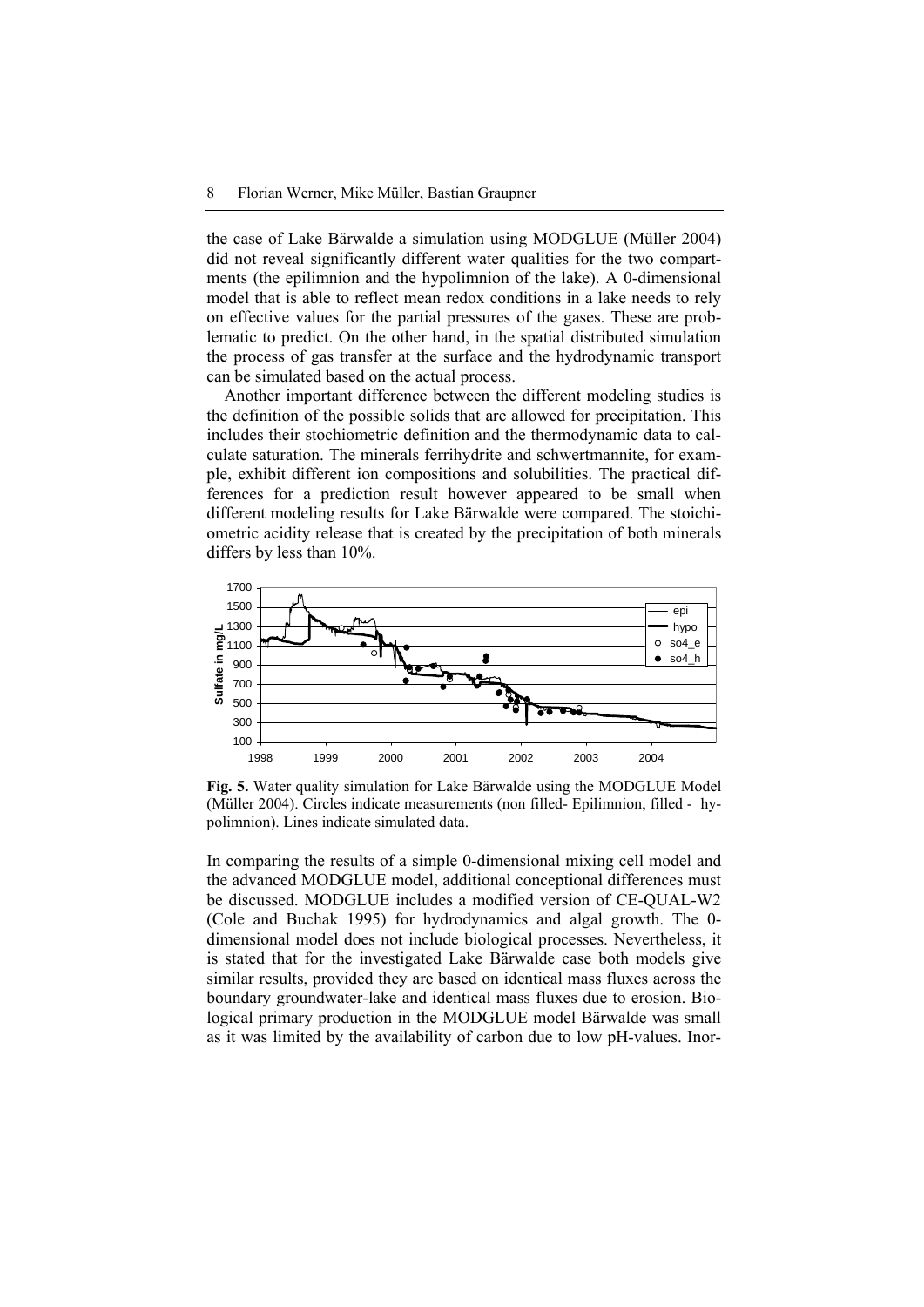ganic mass fluxes driven by the import and precipitation of iron dominated the system.

#### **Ground water models**

There are no conceptual differences between the two existing groundwater models of the Lake Bärwalde area. Boundary conditions are almost identical and general agreement prevails about the representative hydraulic conductivities for the single aquifers. Nevertheless, the results for the future magnitude of the groundwater discharge differed significantly. This caused the water quality predictions to differ as well. As the water management planning demanded unambiguous data for decision making, the reasons for the differing results of both models were closely investigated. A new calibration was performed using the latest monitoring data and taking into account the results presented in the section "water balance" concerning groundwater discharge. The main difference in the models was the vertical resolution. It turned out that the complex hydrogeology in the main discharge area of the lake (Fig. 6) was able to produce very high groundwater fluxes.



**Fig.6**. Hydrogeological cross section showing the underground structures in the area where groundwater discharge from Lake Bärwalde appears

# **Conclusion**

Water management in the east Saxon post mining area is a complex task of distributing the available river water among all users. The filling of mining lakes with surface water is a key strategy to minimize ecological impact and economic effort. In the planning of future actions, predictive modeling is an important tool for the management tasks. The value of this tool is determined by the precision of its predictions. In the presented case, the pre